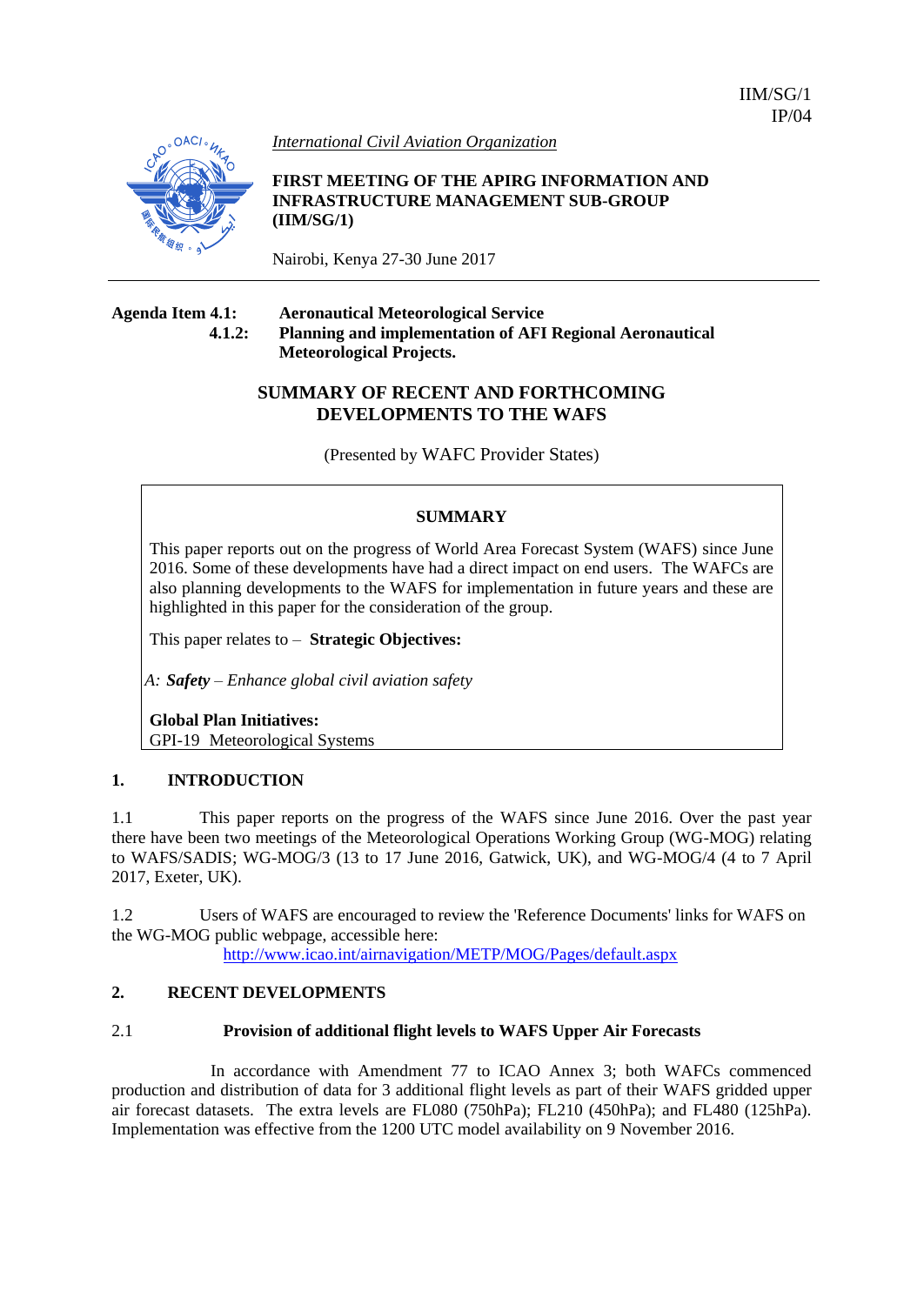*Action: Note this information. Contact your SADIS/WIFS Workstation provider to ensure that software is updated to benefit from the additional vertical levels.*

#### 2.2 **Purposeful delay of WAFC SIGWX forecast data by one hour, once each year by each WAFC during scheduled WAFC SIGWX backup events.**

In accordance with WG-MOG/3 Decision 3/1, both WAFCs were invited, once per year during one of the scheduled WAFC backup events, to purposefully delay the issuance of data by one hour. This was intended to introduce more realism into the backup events, since during real backup events data may be delayed by up to two hours.

To comply with WG-MOG/3 Decision 3/1, WAFC London implemented the delay during the backup event on 11 January 2017. Further, as required by the Decision, WAFC London and WAFC Washington notified users of the delay via SADIS and WIFS administrative messages.

WAFC London can report that no users reported any adverse impact with regard to the delay, in part due to the prior notification provided.

WAFC Washington will implement a similar delay during the forthcoming WAFC Washington backup event planned for 26 July 2017.

*Action: Note this information. Users are encouraged to always monitor SADIS and WIFS administrative messages in order to be aware of such matters. Also, regularly review the schedule of WAFC backup events, here* 

*<http://www.icao.int/airnavigation/METP/MOG/Pages/WAFS.aspx> (Forthcoming and Historical Record of WAFC Backup Tests).*

### **3. FORTHCOMING DEVELOPMENTS**

### 3.1 **Developments to WAFS in relation to the Aviation System Block Upgrades schedule.**

The WAFCs are developing plans to enhance the WAFS consistent with the schedule expressed at the Meteorology Divisional Meeting (7-18 July 2014, Montréal, Canada), and consequently aligned with the Aviation System Block Upgrade schedule.

The WAFCs will present mature proposals for consideration by the METP at its third meeting (anticipated latter half of 2018).

*Action: Note this information. Regularly review material as submitted to the METP Working Groups and the METP.*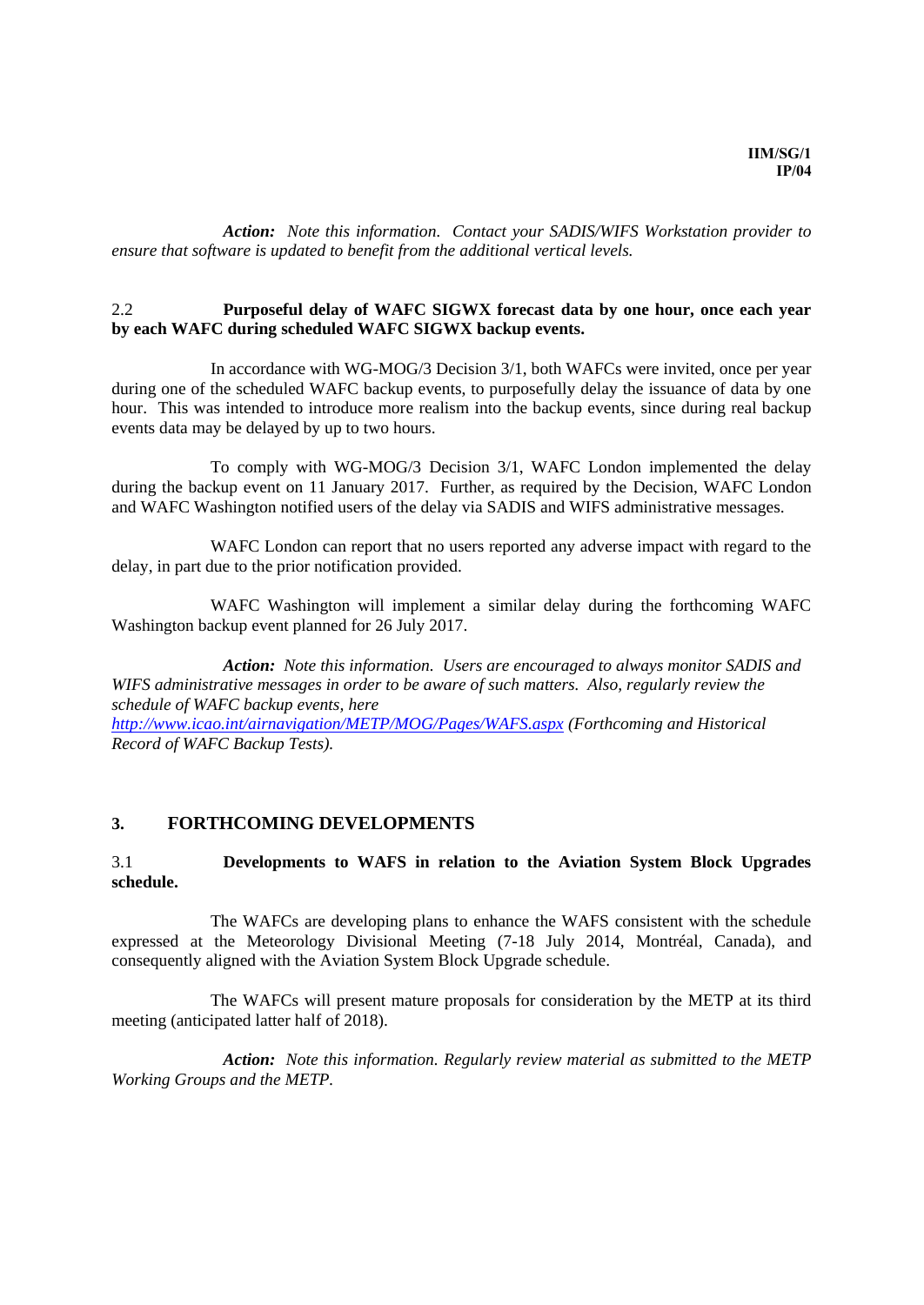### **4. STANDING ARRANGEMENTS**

## 4.1 **Inclusion of WAFS GRIB2 CAT and CB verification data on the 'WAFC London Performance Indicators' page**

Verification data for harmonized WAFS gridded upper air forecasts for Clear Air Turbulence potential and Cumulonimbus cloud forecasts is available from the "WAFC London Performance Indicators" webpage: [http://www.metoffice.gov.uk/aviation/responsibilities/icao.](http://www.metoffice.gov.uk/aviation/responsibilities/icao) The verification data should be used in conjunction with the guidance material available here: <http://www.icao.int/airnavigation/METP/MOG/Pages/WAFS.aspx> (WAFS\_HazardGridUserGuide).

*Suggested action: It is recommended that this information be consulted regularly in order to obtain the most benefit from these forecast fields.*

### 4.2 **Inclusion of WAFS GRIB2 ICING verification data on the WAFC Washington website.**

Verification data for harmonized WAFS gridded upper air forecasts for Icing potential is available from the "WAFC Washington webpage: [http://www.emc.ncep.noaa.gov/gmb/icao/.](http://www.emc.ncep.noaa.gov/gmb/icao/) The verification data should be used in conjunction with the guidance material available here: <http://www.icao.int/airnavigation/METP/MOG/Pages/WAFS.aspx> (WAFS\_HazardGridUserGuide).

*Suggested action: It is recommended that this information be consulted regularly in order to obtain the most benefit from these forecast fields.*

## 4.3 **WAFS SIGWX BUFR Edition**

The WAFC Providers will continue to issue SIGWX forecasts in BUFR format using BUFR Edition 3. There are no current plans to migrate to BUFR Edition 4.

*Suggested action: Note this information and ensure that your systems remain compatible with the BUFR Edition 3 for decoding of SIGWX BUFR. Note also that the SIGWX forecasts in PNG form will continue to be issued until further notice.*

### 4.4 **WAFC backup tests**

The WAFC Provider States have continued to test their SIGWX backup procedures in the event that one WAFC is unable to produce SIGWX forecasts in the BUFR-code and PNG-chart format. Routine backup tests are conducted quarterly, with the results posted on the WAFSOPSG website in the document Forthcoming and Historical Record of WAFC Backup Tests' available via URL:

<http://www.icao.int/safety/meteorology/WAFSOPSG/Reference%20Documents/Forms/AllItems.aspx>

Tests during the period of this report have been successful.